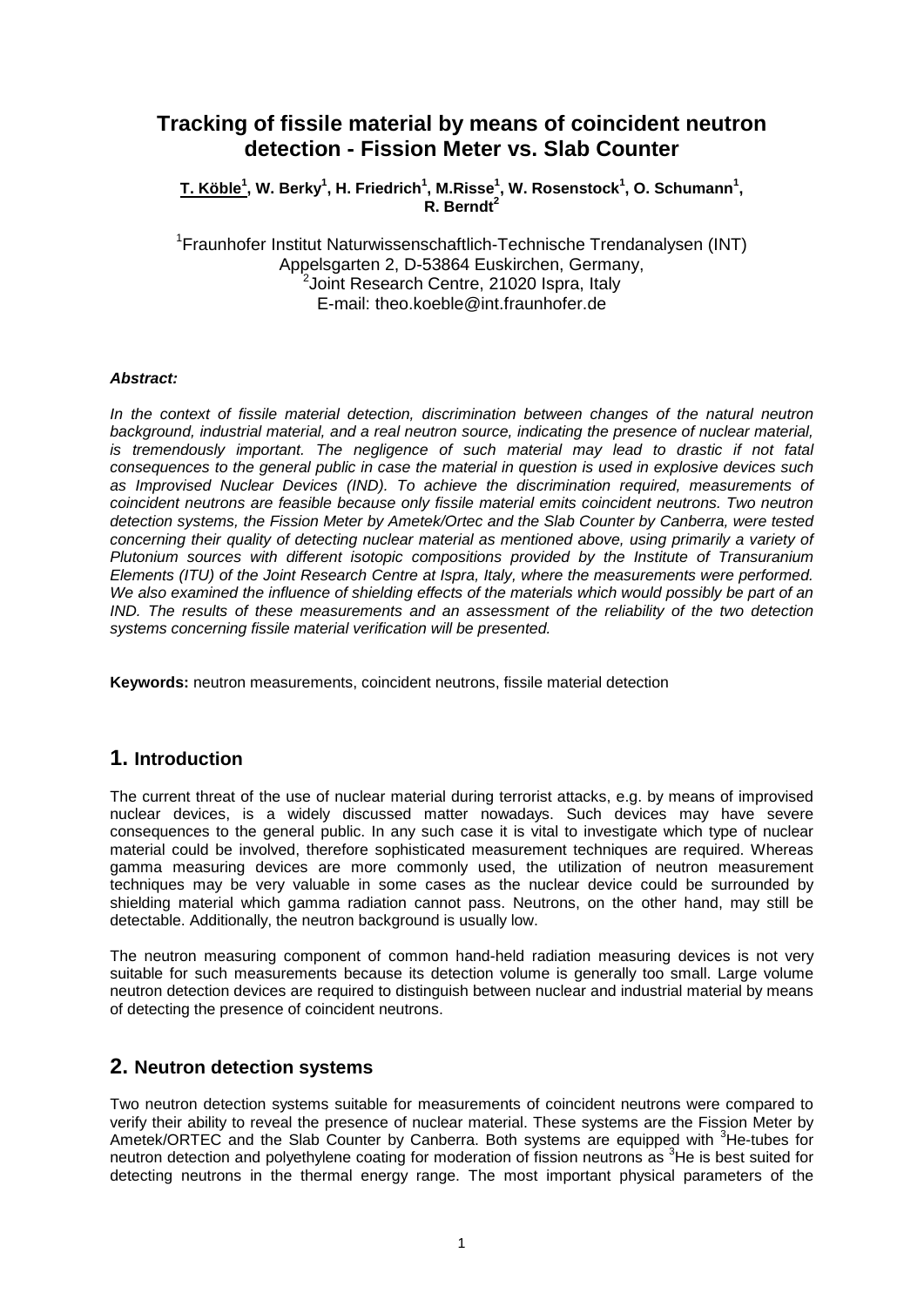devices are listed in table 1. Their most significant difference in appearance is the fact that the Fission Meter comprises two panels connected by hinges which allows for flexible arrays of the panels with different angles relative to each other (see figure 1 on the left). The Slab Counter, respectively, only consists of a single panel (see figure 1 on the right). Various Slab Counters can be positioned around a source to match different geometries and to achieve an optimal efficiency. For the comparison in this experiment, two Slab Counters were used in order to match the measuring options with the Fission Meter.

| <b>Type</b>         | <b>Fission Meter</b>                                   | Slab Counter                                               |  |  |
|---------------------|--------------------------------------------------------|------------------------------------------------------------|--|--|
| Manufacturer        | Ametek/ORTEC                                           | Canberra                                                   |  |  |
| Gas characteristics | $3$ He (7.6-10 $5$ Pa)                                 | $3$ He (4.2 $\cdot$ 10 $5$ Pa, 5 $\cdot$ 10 $4$ g/cm $3$ ) |  |  |
| Diameter per tube   | $2.54$ cm                                              | 2.54 cm                                                    |  |  |
| Length per tube     | 48.26 cm                                               | 33 cm                                                      |  |  |
| Number of tubes     | 15 per panel<br>$\Rightarrow$ 30 per device            | 6 tubes per counter                                        |  |  |
| Active area         | ~1800 cm <sup>2</sup> (15 tubes, $0^{\circ}$ geometry) | $-500$ cm <sup>2</sup>                                     |  |  |
| Moderator           | Polyethylene, on one side (minimum<br>$2.54$ cm)       | Polyethylene, enclosing<br>the<br>tubes (minimum 1.7 cm)   |  |  |
| Weight              | 26 kg                                                  | 11.5 kg                                                    |  |  |

**Table 1**: Comparison of physical parameters of neutron detection systems.

The Fission Meter system can be operated in three different modes [1]:

- Mobile search mode
- Static search mode
- Characterization data collect mode

In the mobile search mode temporal changes of the neutron count rate are displayed. This mode is therefore not suitable for static measurement set-ups as described in this paper. In the static search mode, discrimination between the total count rate and the non-cosmic count rate is shown. The cosmic part of the count rate refers to non-correlated neutrons caused either by the natural neutron background which creates a yield when entering the detection volume or industrial material emitting non-coincident neutrons. The non-cosmic part consists of neutrons emitted by sources generating coincident neutrons by spontaneous fission. So measurements performed in this mode give a hint if the count rate values are created by fissile material, industrial material, or just the natural background.

Based on the measured count rate data, the Fission Meter generates multiplicity plots in the characterization data collect mode, displaying the distribution of the counts over the multiplicity numbers. In case these plots show a Poisson distribution, only randomly emitted neutrons are present. A distribution of a neutron source representing industrial material should be similar to one caused by the natural background. In contrast, fissile material such as Plutonium emits coincident neutrons, so the distribution of the multiplicity numbers does not equal that of a purely random emission. Thus, by detecting coincident neutrons, the detection systems can verify the presence of fissile material. For further details see, e.g., [2].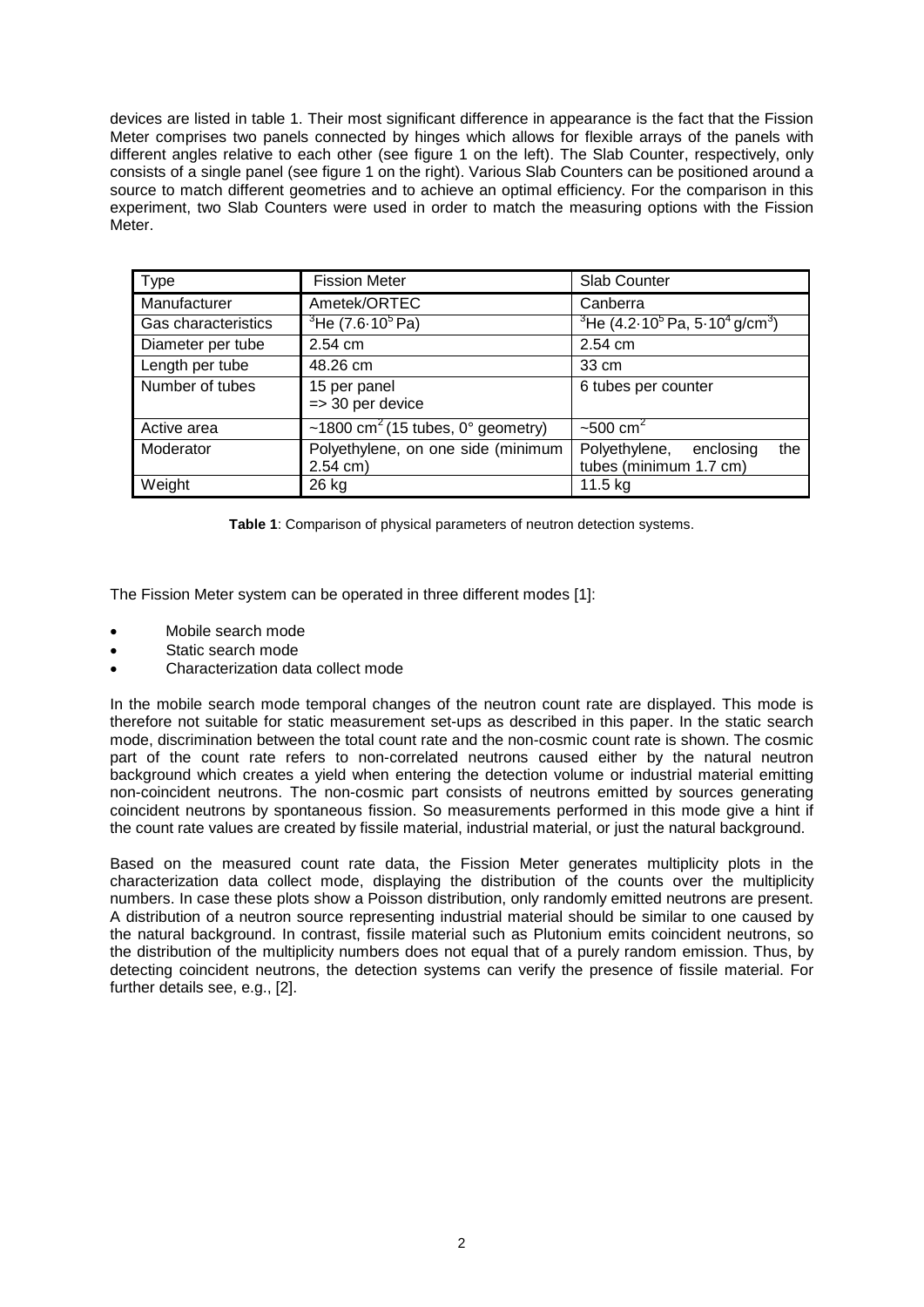

**Figure 1**: Detection panels of the Fission Meter (left) and the Slab Counter (right).

The Slab Counters are also capable of measuring coincident neutrons by means of multiplicities. They measure the Singles, Doubles and Triples rates as defined by Ensslin et al [3]. From these rates it is possible to determine the fissionable mass, multiplication and alpha if the efficiency of the detector setup is known. The efficiency in general is not known precisely for a mobile set-up intended for the in-situ measurement of unknown radioactive material as described here. The efficiency of various Slab Counter set-ups with 4, 6 and 8 slab counters had been measured with different  $252$ Cf sources at Fraunhofer-INT previously [4]. For the measurements here where only two slab counters were used two 252Cf sources of the ISPRA facility were used for efficiency calibration.

The efficiency can be determined from the Singles rates of the  $252$ Cf sources assuming that the alpha value is 0 and the multiplication is 1.

### **3. Measurement set-up**

The measurements were carried out at the Institute for Transuranium Elements (ITU) at the Joint Research Center (JRC) in Ispra, Italy. The ITU provided lab space and, most importantly, the neutron sources used for this study. The neutron measurement devices belong to the Fraunhofer-INT.

The arrangement of the detectors or its panels affects, among other factors, their efficiency. According to previous measurement results, the Fission Meter's maximum efficiency is achieved when the panels are placed at a relative angle of 45° to each other with the moderation material on the outside, the source being wedged between the panels (see figure 2). If the source is placed in the center of the geometry the corresponding efficiency value is approximately 6 % [5]. In the set-up used here the source was placed outside the center of the geometry at 24 cm distance to the center of the panels. The efficiency determined by the measurement of the two <sup>252</sup>Cf sources was 1.42 +/- 0.045 %. With the Slab Counters, several geometries were tested. The measurements were performed with the two devices facing each other with the source placed in between (see figure 2). The distance between the front faces of the panels was 23 cm and the corresponding efficiency was determined as 4.85 +/- 0.11 %. It was tried to position the sources in the vertical and horizontal middle position of the active detector surface as good as possible.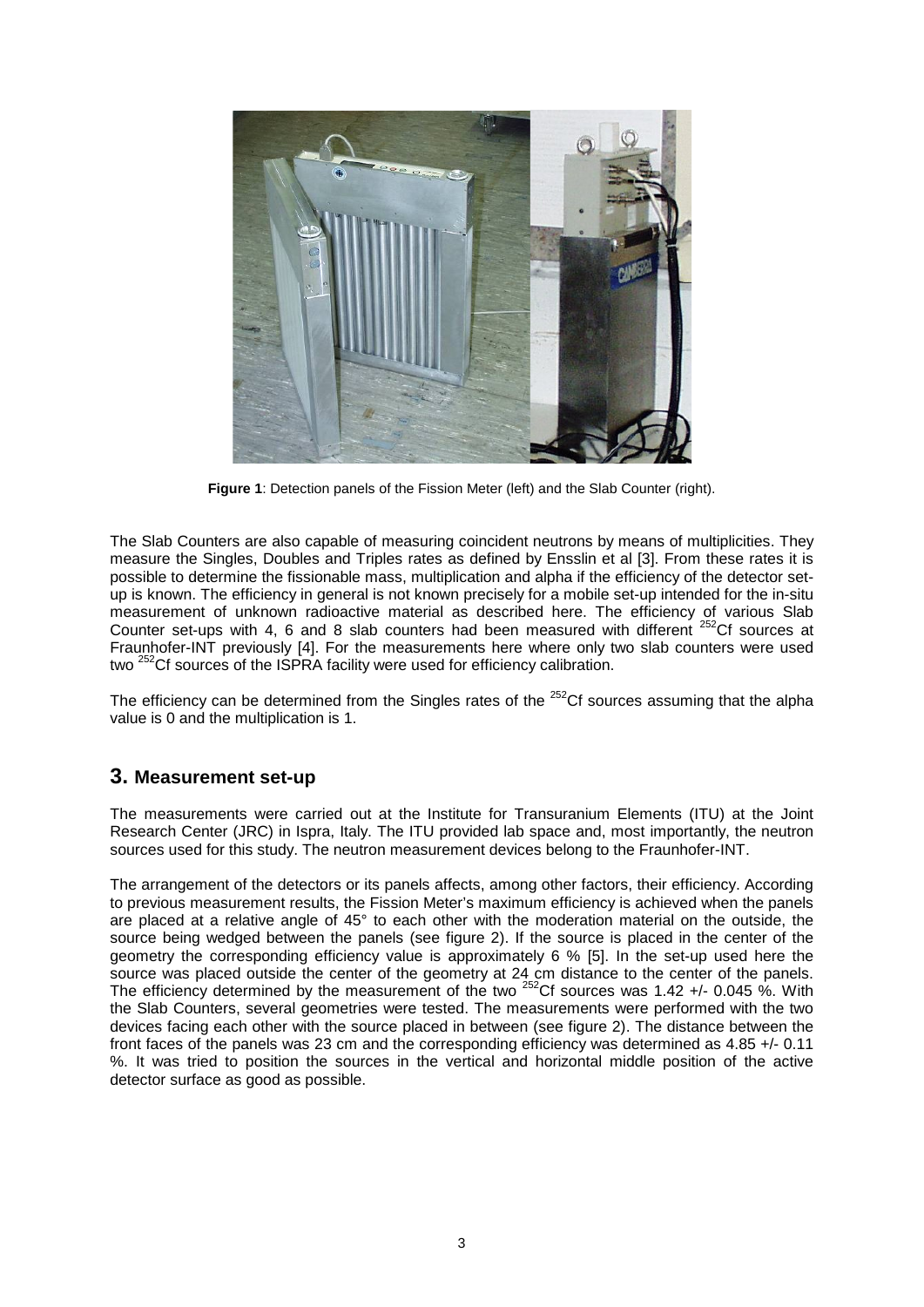

**Figure 2**: Measurement set-up of the Fission Meter (left) and of the Slab Counters (right).The distance of the source on the tripod to the center of one of the Fission Meter pannels was 24 cm. The distance between the front surfaces of the Slabs was 23 cm

Figure 3 shows the electronic components and laptops for the two systems. The Fission Meter's data taking device is a ruggedized pocket PC connected by a serial cable. The Slab Counters are controlled by a JSR14 which comprises the high voltage unit and a shift register.



**Figure 3**: The Fission Meter data collection device (in the center of the picture), the Slab Counter high voltage supply and data collection unit (right, beneath the notebook) and notebooks.

In order to test the systems' ability to detect nuclear material by coincident neutrons, two <sup>252</sup>Cf sources were used for calibration measurements. As nuclear material several Pu sources with different isotopic compositions, ranging from Reactor Grade Pu (RG Pu) to Weapons Grade Pu (WG Pu) were used. The Plutonium masses and isotopic compositions of these sources are listed in table 2. In addition to the Pu sources two MOX sources were measured, but only with the Slab Counters for logistic reasons.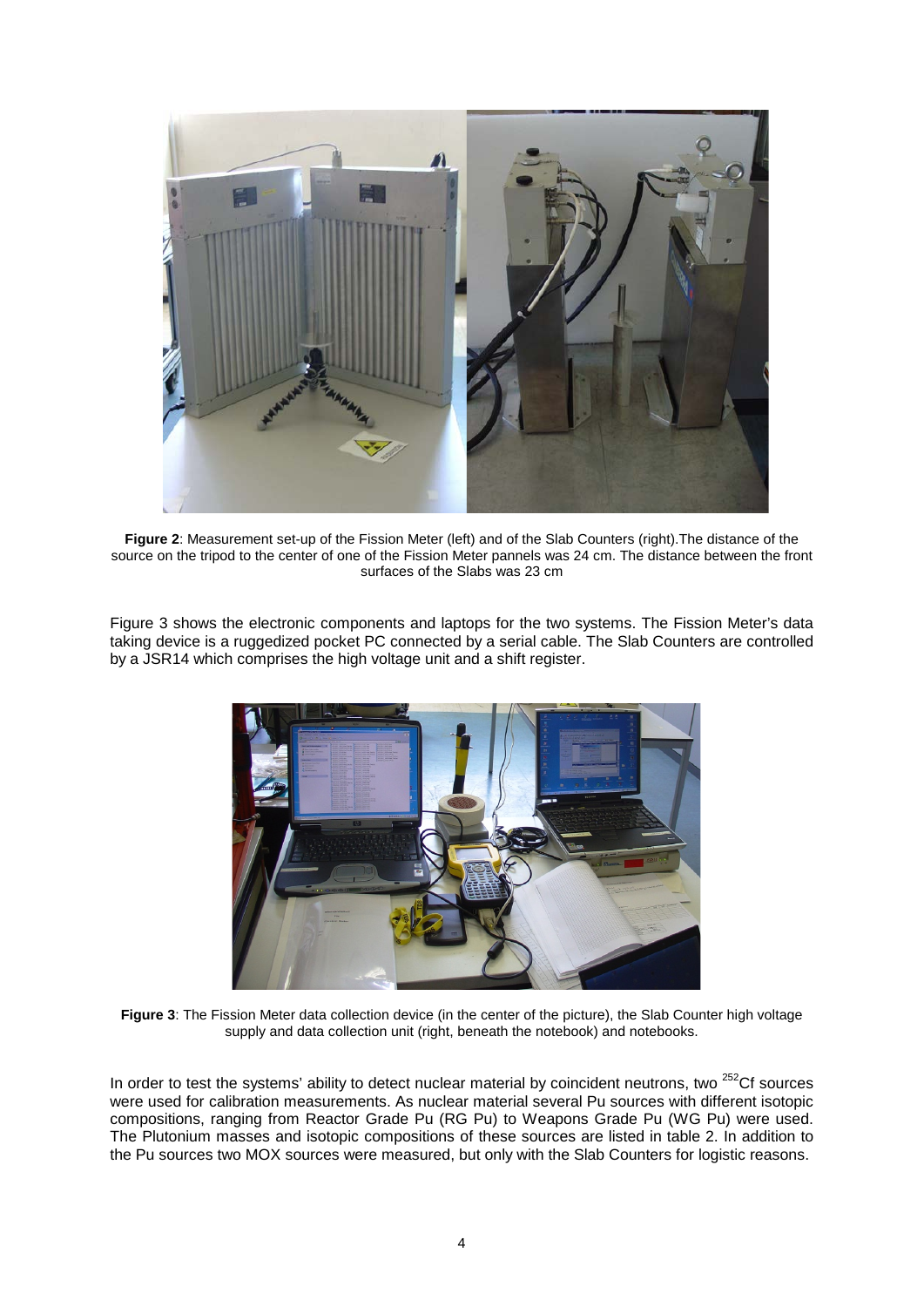Measurements were also performed with additional shielding which consisted of a 1.5 cm thick layer of explosives simulat around the source.

| <b>Source</b>             | <b>Mass Pu</b> | <b>Pu-239</b>  | <b>Pu-240</b>  |
|---------------------------|----------------|----------------|----------------|
|                           | [g]            | Content [At.%] | Content [At.%] |
| Pu CBNM 61                | 6.626          | 62.7           | 25.4           |
| Pu CBNM 70                | 6.665          | 73.4           | 18.2           |
| Pu CBNM 84                | 6.690          | 84.4           | 14.2           |
| Pu CBNM 93                | 6.625          | 93.4           | 6.3            |
| PuO <sub>2</sub> No. 1-10 | 1.98-2.0       | 85.2           | 13.2           |
| PuO <sub>2</sub> No. 20a  | 4.98           | 85.2           | 13.2           |
| PuO <sub>2</sub> No. 21a  | 9.97           | 85.2           | 13.2           |
| PuO2 No. 22a              | 19.92          | 85.2           | 13.2           |
| PuO2 No. 30               | 20.57          | 69.3           | 26.3           |
| Pu Metal No. 40           | 8.45           | 89.0           | 10.2           |
| MOX ENEA-01               | 1093           | 66.3           | 28.1           |
| MOX ENEA-02               | 1093           | 66.4           | 28.4           |

**Table 2**: Overview of neutron sources investigated in this survey.

### **4. Measurement results**

In the table 3 the total count rate and the non-cosmic count rate of the Fission Meter measurements for all sources is listed. We performed measurements in both the static and the characterization mode. If the time did not allow us to use both modes, we concentrated on the latter mode as it provides a more valuable output. In these cases, the non-cosmic part of the count rates could not be listed in table 3.

The count rate values of Californium and Plutonium sources measured with the Fission Meter were all significantly above the background value (see table 3) and were created almost completely of noncosmic neutrons, indicating the presence of fissile material clearly. The addition of shielding material generally led to an increase of the count rate values which shows that the moderation material of the detection unit of the device alone is insufficient for thermalizing the incoming neutrons. Unfortunately, the background value of the count rate also comprises a non-cosmic part which could not be prevented.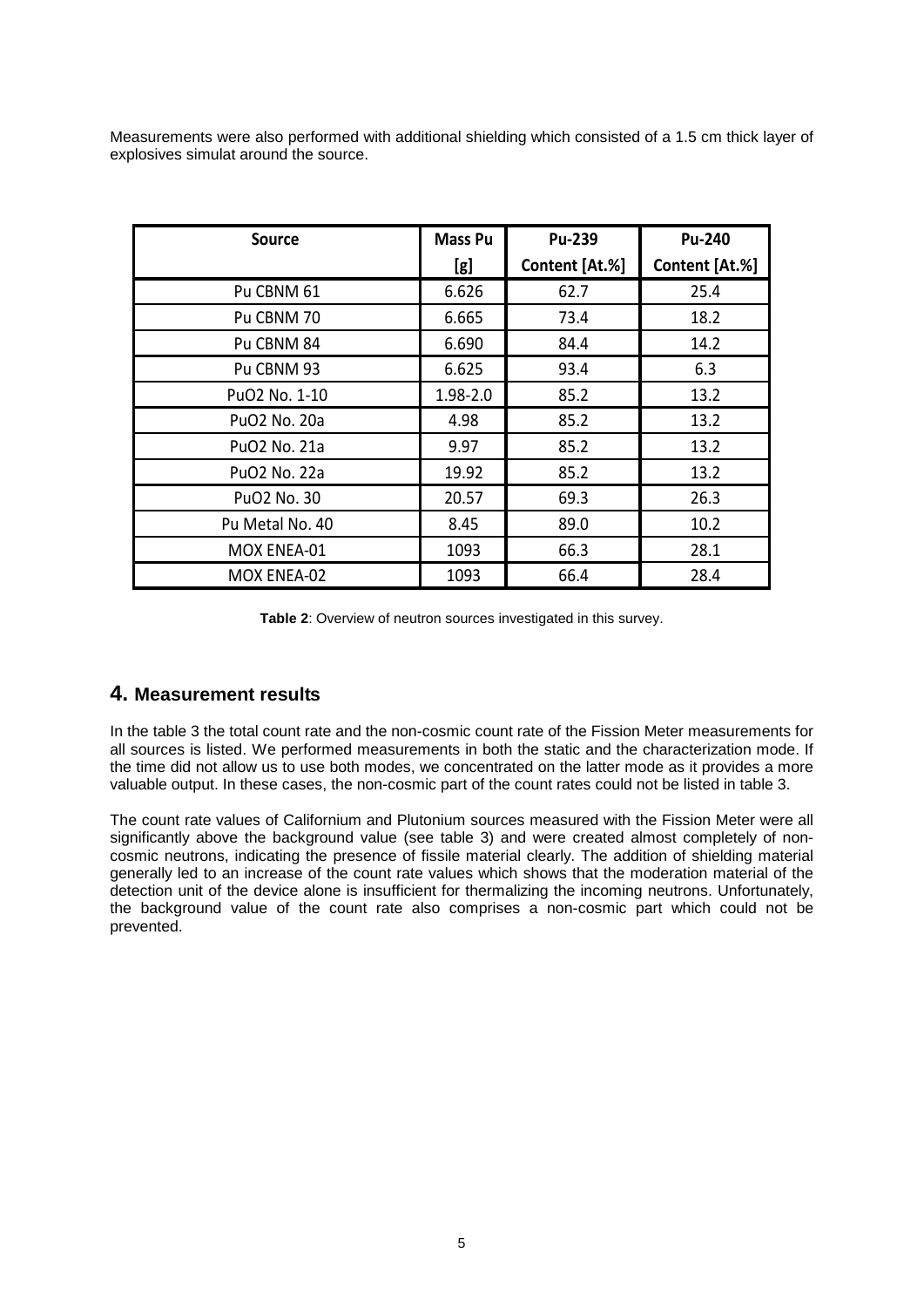| <b>Source and Geometry</b>                          | Count Rate [cps]        |  |  |
|-----------------------------------------------------|-------------------------|--|--|
|                                                     | <b>Total (N-Cosmic)</b> |  |  |
| None (Background)                                   | 5.2(4.6)                |  |  |
| Cf-252 6001 NC, no shielding                        | 1758.5 (1758.5)         |  |  |
| Cf-252 542 H9-716, no shielding                     | 4405.9 (3701)           |  |  |
| PuO2 (0.2 g) with 13 % Pu-240 No. 10, no shielding  | 14                      |  |  |
| PuO2 (0.2 g) with 13 % Pu-240 No. 2, no shielding   | 13                      |  |  |
| Pu CBNM 61, no shielding                            | 60.32 (59.7)            |  |  |
| Pu CBNM 61, explosive simulate shielding            | 77.76 (76.2)            |  |  |
| Pu CBNM 70, no shielding                            | 46.26 (44.9)            |  |  |
| Pu CBNM 70, explosive simulate shielding            | 59.8 (59.8)             |  |  |
| PuO2 (0.2 g) with 13 % Pu-240 No. 1a, 2, 3, 4a,     | 171                     |  |  |
| 5, 6, 7a, 8, 9, 10, 20a, 21a, 22a, no shielding     |                         |  |  |
| Pu CBNM 93, no shielding                            | 14.7 (14.3)             |  |  |
| Pu CBNM 93, explosive simulate shielding            | 18.04 (18)              |  |  |
| Pu Metal 8.4 g No. 40, no shielding                 | 24.5 (24.5)             |  |  |
| Pu Metal 8.4 g No. 40, explosive simulate shielding | 29.2 (29.2)             |  |  |
| Pu CBNM 84, no shielding                            | 22.7(22.7)              |  |  |
| Pu CBNM 84, explosive simulate shielding            | 28.2 (27.9)             |  |  |
| PuO2 (0.2 g) with 13 % Pu-240 No. 22a, no shielding | 75                      |  |  |
| Pu PM1, PM2, PM3, 13 g + 2 x 19 g, no shielding     | 59                      |  |  |

**Table 3**: Total count rates and non-cosmic count rate for all neutron sources measured with the Fission Meter

Figure 3 shows the comparison of two multiplicity plots created by the Fission Meter's characterization mode. The plot of the background measurement on the left differs from a purely random Poisson distribution. This may have occurred because of influences of shielded neutron sources, being in storage in the vicinity. However, the multiplicity numbers of the distribution are low. In contrast, a Pu source (figure 3 on the right) shows higher multiplicity numbers and larger differences between the measured data and the Poisson distribution. This demonstrates that fissile material was indeed detected here.



**Figure 3**: Multiplicity plots of the Fission Meter for a background measurement (left) and with the source Pu CBNM 61 (right).

Table 4 shows the count rates for the different sources measured with the Slab Counters. In general the rates for the samples with shielding are higher than the rates without shielding. This is true for both measurement systems and is caused by the moderator thickness which is too low for optimal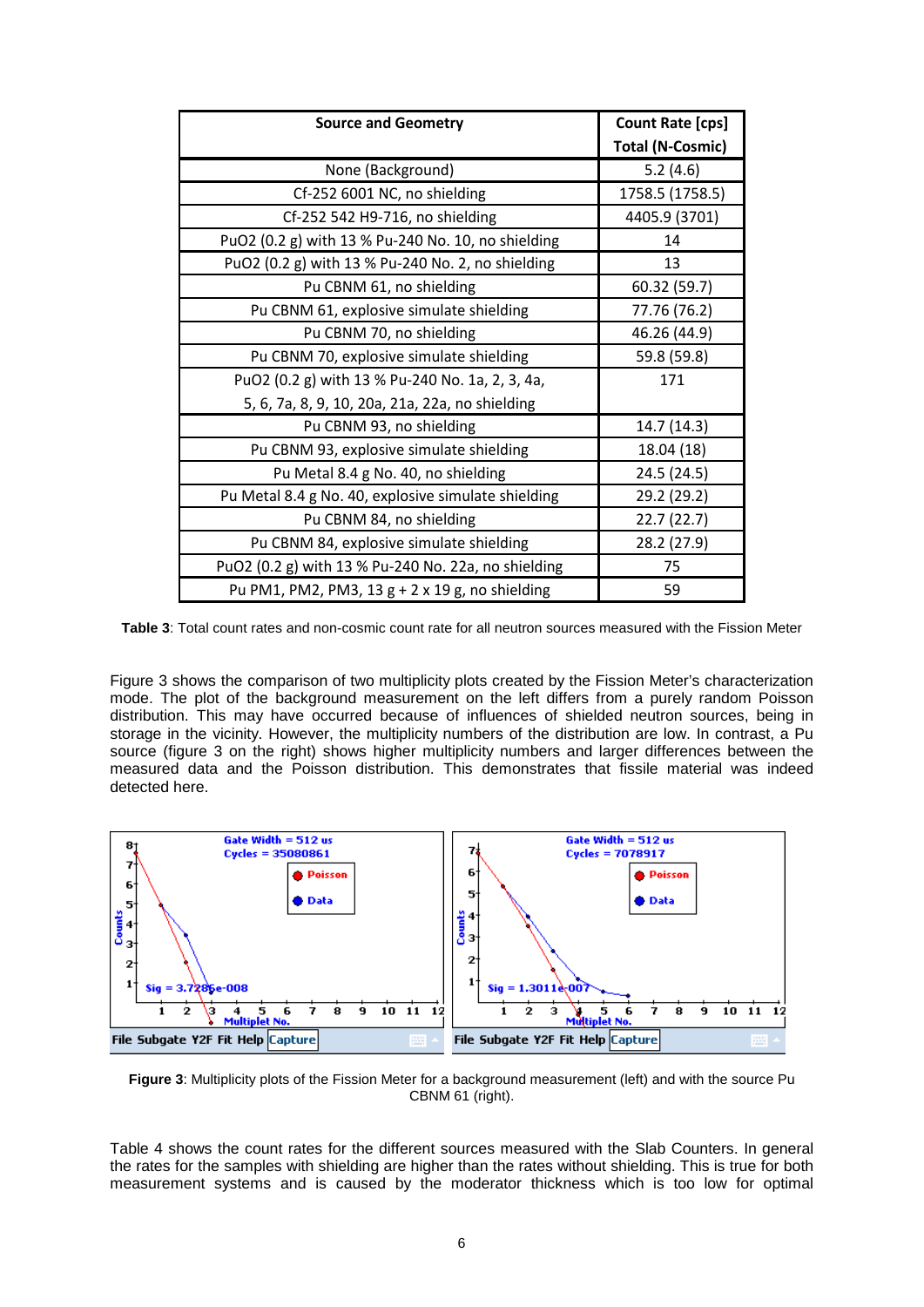| <b>Source and Geometry</b>                          | S                | ΔS    | D      | ΔS    |          | $\Delta S$  |
|-----------------------------------------------------|------------------|-------|--------|-------|----------|-------------|
|                                                     | [cps]            | [cps] | [cps]  | [cps] | [cps]    | [cps]       |
| None (Background)                                   | 1.2 <sub>l</sub> | 0.06  | 0l     | 0     | 0        | 0           |
| Cf-252 6001 NC, no shielding                        | 5955.69          | 3.16  | 292.77 | 2.53  | 7.66     | 1.48        |
| Cf-252 542 H9-716, no shielding                     | 15254.94         | 5.08  | 752.58 | 5.96  | 22.94    | 5.34        |
| PuO2 (0.2 g) with 13 % Pu-240 No. 10, no shielding  | 22.65            | 0.11  | 0.37   | 0.02  | 0.01     | $\Omega$    |
| Pu CBNM 61, no shielding                            | 198.32           | 0.23  | 3.22   | 0.05  | 0.07     | 0.01        |
| Pu CBNM 61, explosive simulate shielding            | 215.68           | 0.16  | 3.67   | 0.03  | 0.09     | 0.01        |
| Pu CBNM 70, no shielding                            | 146.68           | 0.2   | 2.23   | 0.04  | 0.04     | 0.01        |
| Pu CBNM 70, explosive simulate shielding            | 159.33           | 0.21  | 2.54   | 0.04  | 0.05     | 0.01        |
| Pu CBNM 93, no shielding                            | 35.88            | 0.07  | 0.6    | 0.01  | 0.01     | $\Omega$    |
| Pu CBNM 93, explosive simulate shielding            | 38.66            | 0.1   | 0.69   | 0.02  | 0.01     | $\Omega$    |
| Pu No. 30, no shielding                             | 478.42           | 0.4   | 8.72   | 0.11  | 0.18     | 0.02        |
| Pu Metal 8.4 g No. 40, no shielding                 | 45.01            | 0.03  | 1.26   | 0.01  | 0.02     | 0           |
| Pu Metal 8.4 g No. 40, explosive simulate shielding | 49.31            | 0.12  | 1.47   | 0.02  | 0.03     | $\mathbf 0$ |
| Pu CBNM 84, no shielding                            | 69.3             | 0.14  | 1.39   | 0.02  | 0.02     | $\mathbf 0$ |
|                                                     |                  |       |        |       |          |             |
| <b>Background PERLA</b>                             | 40.81            | 0.03  | 0      | 0     | $\Omega$ | $\mathbf 0$ |
| MOX ENEA-01 Perla                                   | 3630             | 1.01  | 54.69  | 0.64  | 1.14     | 0.26        |
| MOX ENEA-02 Perla                                   | 4453.95          | 3.86  | 71.19  | 2.65  | 0.48     | 1.2         |

moderation of fission neutrons. Thus additional moderator material, which the explosives simulate used as shielding represents, enhances the count rate.

**Table 4**: Single count rate (S), Double count rate (D) and Triple count rate (T) for all neutron sources measured with the Slab Counters

Due to limited measurement time the needed statistical accuracy for the Triples rate could not always be reached. The uncertainty in the Triples rate is the main factor in the uncertainty of the  $240$ Pu effective mass. Table 5 shows the  $^{240}Pu_{eff}$  values determined from the slab counter measurements.

| Source                  | <b>Mass Pu</b> | $^{239}$ Pu | $240$ Pu                      | $\overline{^{240}}$ Pu <sub>eff</sub> mass |              |
|-------------------------|----------------|-------------|-------------------------------|--------------------------------------------|--------------|
|                         | [g]            |             | Content [At.%] Content [At.%] | declared [g]                               | measured [g] |
| Pu CBNM 61              | 6.626          | 62.7        | 25.4                          | 2.34                                       | 2.02         |
| Pu CBNM 70              | 6.665          | 73.4        | 18.2                          | 1.59                                       | 1.45         |
| Pu CBNM 84              | 6.690          | 84.4        | 14.2                          | 0.999                                      | 1.06         |
| Pu CBNM 93              | 6.625          | 93.4        | 6.3                           | 0.423                                      | 0.34         |
| PuO <sub>2</sub> No. 30 | 20.57          | 69.3        | 26.3                          | 5.96                                       | 5.23         |
| Pu Metal No. 40         | 8.45           | 89.0        | 10.2                          | 0.889                                      | 0.86         |
| MOX ENEA-01             | 1093           | 66.3        | 28.1                          | 53.77                                      | 31.7         |

Table 5: <sup>240</sup>Pu effective mass determined by the Slab Counter measurements compared to the value of the <sup>240</sup>Pu effective mass calculated from the source certificates